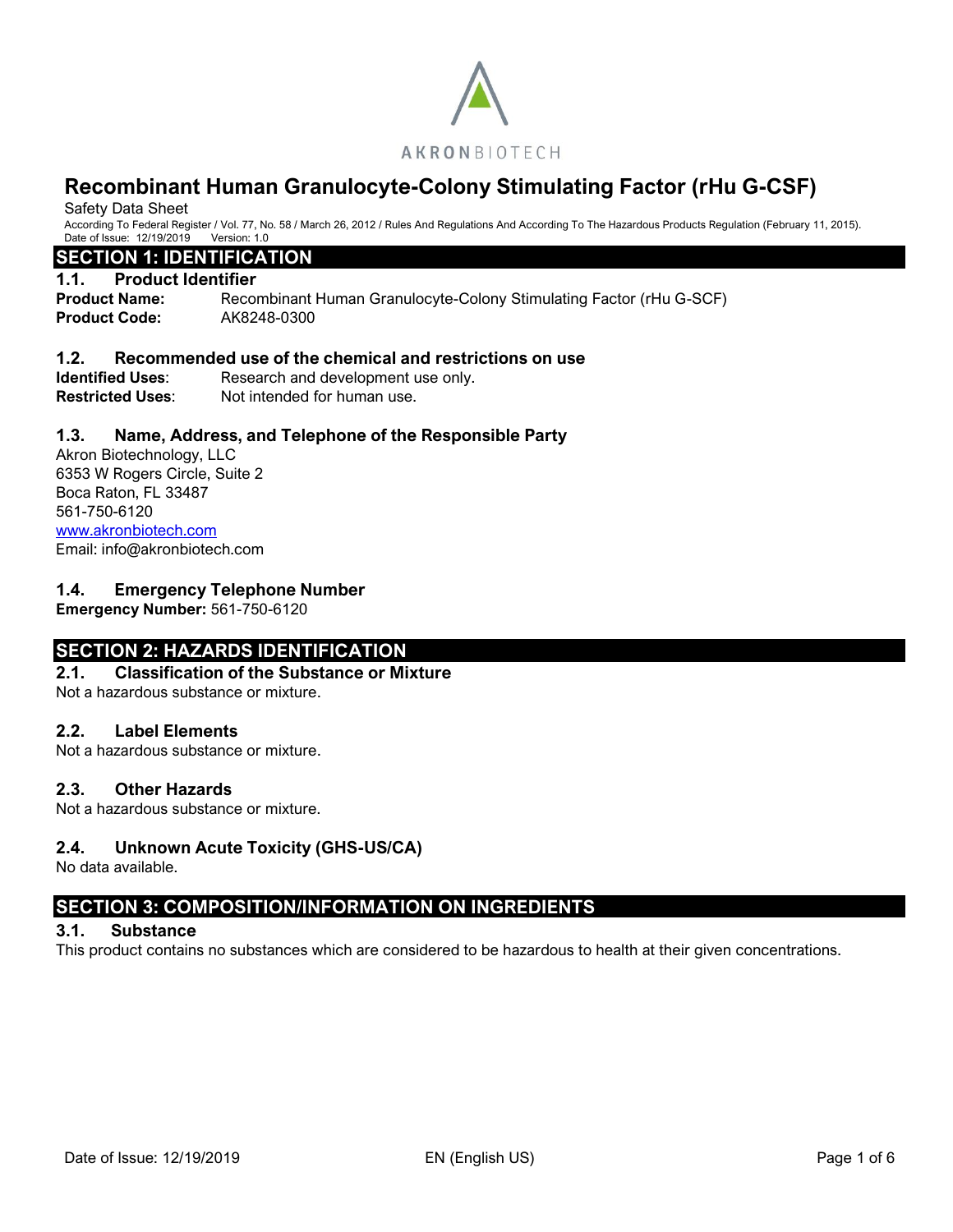#### Safety Data Sheet

According To Federal Register / Vol. 77, No. 58 / March 26, 2012 / Rules And Regulations And According To The Hazardous Products Regulation (February 11, 2015).

| 3.2.<br>Mixture                              |                                                             |                                    |
|----------------------------------------------|-------------------------------------------------------------|------------------------------------|
| <b>Chemical Name</b>                         | Common name and synonyms                                    | <b>Product Identifier (CAS-No)</b> |
| Recombinant Human Granulocyte Not applicable |                                                             | Not applicable                     |
| Colony Stimulating Factor                    |                                                             |                                    |
| Sorbitol                                     | D-Sorbitol, D-Glucitol                                      | $ 50-70-4 $                        |
| Glacial acetic acid                          | Ethanoic acid, Ethylic acid                                 | 64-19-7                            |
| Sodium acetate anhydrous                     | Acetic acid sodium salt                                     | $127-09-3$                         |
| <b>TWEEN 80</b>                              | monooleate, 9005-65-6<br>Polyethylene<br>sorbitan<br>glycol |                                    |
|                                              | Polyoxyethylenesorbitan monooleate, Polysorbate 80          |                                    |

# **SECTION 4: FIRST AID MEASURES**

# **4.1. Description of First-aid Measures**

# **Inhalation:**

Not expected to be an inhalation hazard under anticipated conditions of normal use of this material. Seek medical advice if necessary.

# **Skin Contact:**

Remove contaminated clothing. Rinse affected area with water for at least 5 minutes. Obtain medical attention if irritation develops or persists.

### **Eye Contact:**

Rinse cautiously with water for at least 15 minutes. Remove contact lenses, if present and easy to do. Continue rinsing. Obtain medical attention if irritation develops or persists.

### **Ingestion:**

Rinse mouth with water. Do NOT induce vomiting. Obtain medical attention.

# **4.2. Most Important Symptoms and Effects Both Acute and Delayed**

Not applicable.

# **4.3. Indication of Any Immediate Medical Attention and Special Treatment Needed** Not applicable.

# **SECTION 5: FIRE-FIGHTING MEASURES**

# **5.1. Extinguishing Media**

**Suitable extinguishing media**: Use water spray, alcohol-resistant foam, dry chemical or carbon dioxide. **Unsuitable extinguishing media:** No data available.

# **5.2. Special Hazards Arising From the Substance or Mixture**

No data available.

# **5.3. Advice for Firefighters**

Standard procedure for chemical fires.

# **SECTION 6: ACCIDENTAL RELEASE MEASURES**

# **6.1. Personal Precautions, Protective Equipment and Emergency Procedures**

Ensure adequate ventilation. Always wear recommended Personal Protective Equipment. See Section 8 for more detail.

# **6.2. Environmental Precautions**

Do not let product enter drains. Discharge into the environment must be avoided.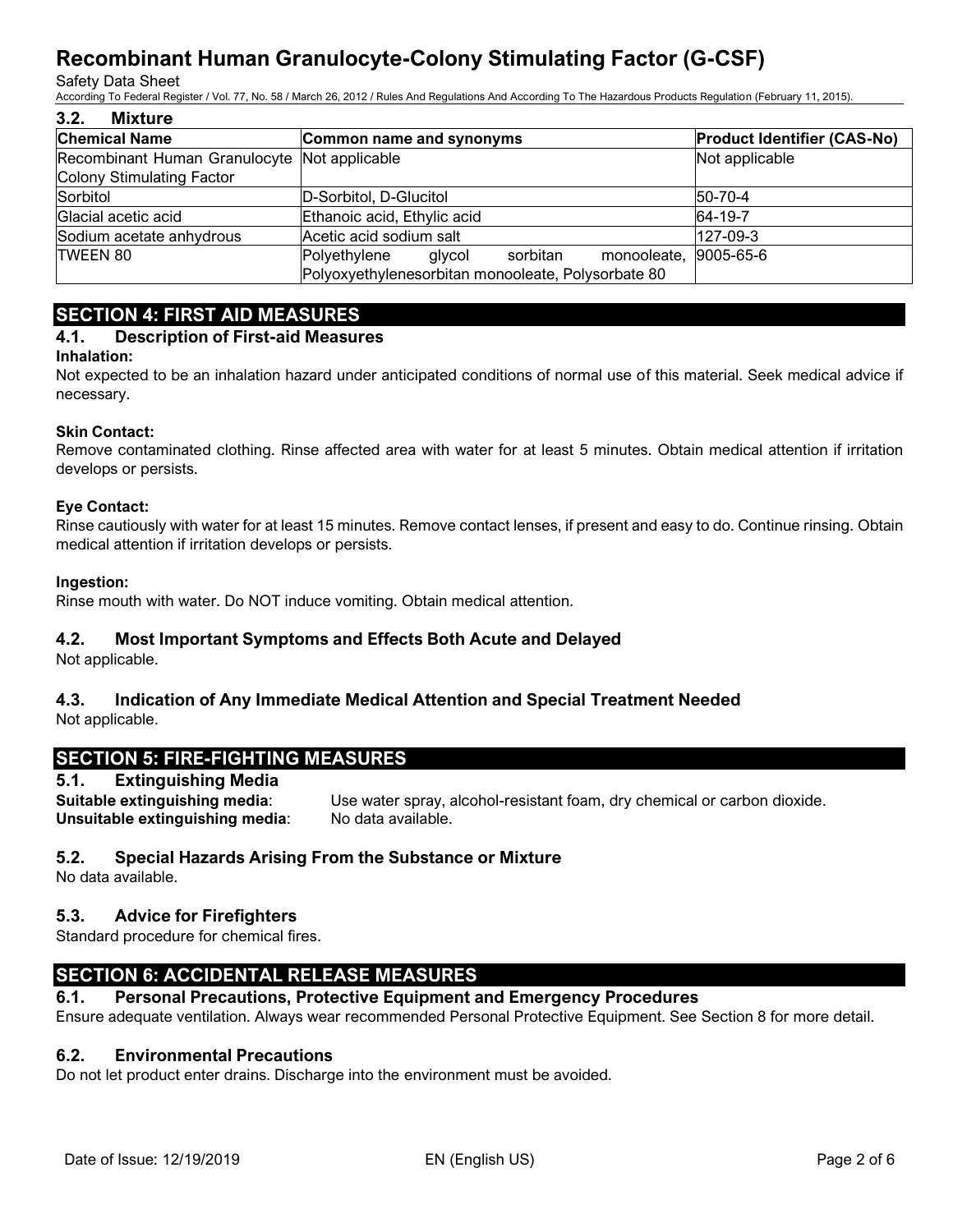#### Safety Data Sheet

According To Federal Register / Vol. 77, No. 58 / March 26, 2012 / Rules And Regulations And According To The Hazardous Products Regulation (February 11, 2015).

# **6.3. Methods and Materials for Containment and Cleaning Up**

Soak up liquid components with inert absorbent material.

# **6.4. Reference to Other Sections**

See Section 8 for exposure controls and personal protection and Section 13 for disposal considerations.

# **SECTION 7: HANDLING AND STORAGE**

# **7.1. Precautions for Safe Handling**

Use appropriate personal protective equipment (PPE). Avoid contact with skin and eyes.

### **7.2. Conditions for Safe Storage, Including Any Incompatibilities**

Keep container tightly closed in a dry, well-ventilated place and at a temperature of 2-8°C.

# **7.3. Specific End Use(s)**

Apart from the uses mentioned in section 1.2 no other specific uses are stipulated.

# **SECTION 8: EXPOSURE CONTROLS/PERSONAL PROTECTION**

#### **8.1. Control Parameters**

The product contains no substances with occupational exposure limit values from the manufacturer, supplier, importer, or the appropriate advisory agency including: ACGIH (TLV), AIHA (WEEL), NIOSH (REL), OSHA (PEL), Canadian provincial governments, or the Mexican government.

# **8.2. Exposure Controls**

#### **Appropriate Engineering Controls:**

Emergency eye wash fountains and safety showers should be available in the immediate vicinity of any potential exposure. Ensure adequate ventilation, especially in confined areas. Handle in accordance with good industrial hygiene and safety practice.

#### **Personal Protective Equipment (PPE):**



#### **Hand Protection:**

Handle with gloves. Gloves must be inspected prior to use. Use proper glove removal technique (without touching glove's outer surface) to avoid skin contact with this product. Dispose of contaminated gloves after use in accordance with applicable laws and good laboratory practices. Wash and dry hands.

#### **Eye Protection:**

Use face shield, chemical goggles or safety glasses tested and approved under appropriate government standards such as NIOSH (US) or EN 166 (EU).

#### **Skin and Body Protection:**

The type of protective equipment must be selected according to the concentration, amount of the hazardous substance at the specific workplace and appropriate risk assessment.

#### **Respiratory Protection:**

Respiratory protection is not required. In case of inadequate ventilation, oxygen deficient atmosphere, or where exposure levels are not known wear approved respirators and components tested and approved under appropriate government standards such as NIOSH (US) or CEN (EU).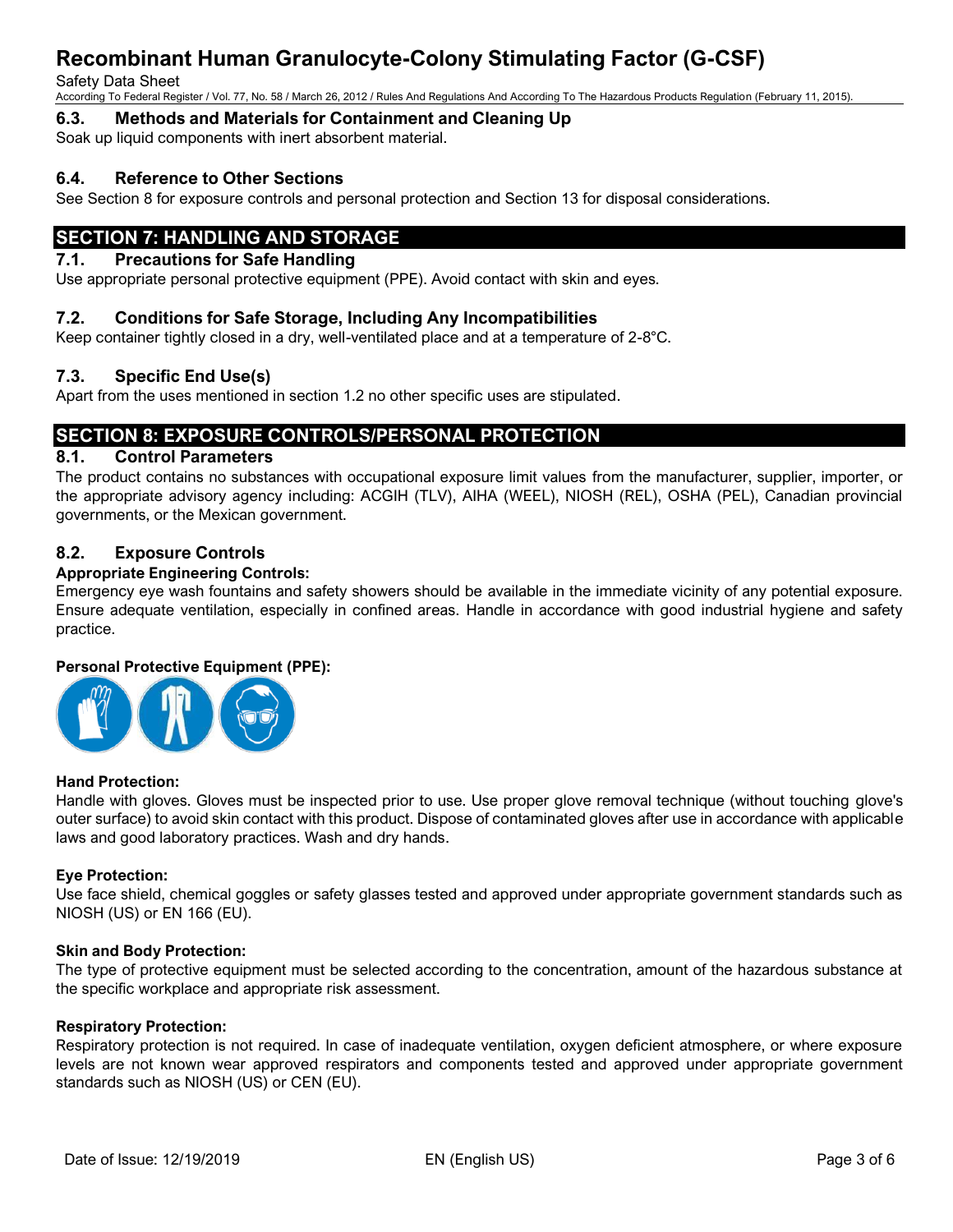#### Safety Data Sheet

According To Federal Register / Vol. 77, No. 58 / March 26, 2012 / Rules And Regulations And According To The Hazardous Products Regulation (February 11, 2015).

### **Hygiene measures:**

Handle in accordance with good industrial hygiene and safety practice.

### **Environmental Exposure Controls:**

Do not let product enter drains.

# **SECTION 9: PHYSICAL AND CHEMICAL PROPERTIES**

### **9.1. Information on Basic Physical and Chemical Properties**

| Appearance                             | t | Clear, colorless, particle free liquid |
|----------------------------------------|---|----------------------------------------|
| Odor                                   |   | Not available                          |
| Odor threshold                         |   | Not available                          |
| рH                                     |   | Not available                          |
| Melting point/freezing point           |   | Not available                          |
| Boiling point/boiling range            | ٠ | Not available                          |
| Flash point                            | ٠ | Not available                          |
| Evaporation rate                       | ٠ | Not available                          |
| Flammability (solid, gas)              | ÷ | Not available                          |
| Lower flammable limit                  | t | Not available                          |
| Upper flammable limit                  | ٠ | Not available                          |
| Vapor pressure                         | ٠ | Not available                          |
| Relative vapor density at 20°C         | ٠ | Not available                          |
| Relative density                       | t | Not available                          |
| Solubility                             | t | Not available                          |
| Partition coefficient: N-Octanol/Water |   | Not available                          |
| Auto-ignition temperature              |   | Not available                          |
| Viscosity                              |   | Not available                          |

# **SECTION 10: STABILITY AND REACTIVITY**

#### **10.1. Reactivity:** No data available.

# **10.2. Chemical Stability:**

Stable under recommended handling and storage conditions (see Section 7).

# **10.3. Possibility of Hazardous Reactions:**

No data available.

#### **10.4. Conditions to Avoid:**

Heat, moisture.

# **10.5. Incompatible Materials:**

Strong acids/alkalis, strong oxidizing/reducing agents.

# **10.6. Hazardous Decomposition Products:**

Strong acids/alkalis, strong oxidizing/reducing agents.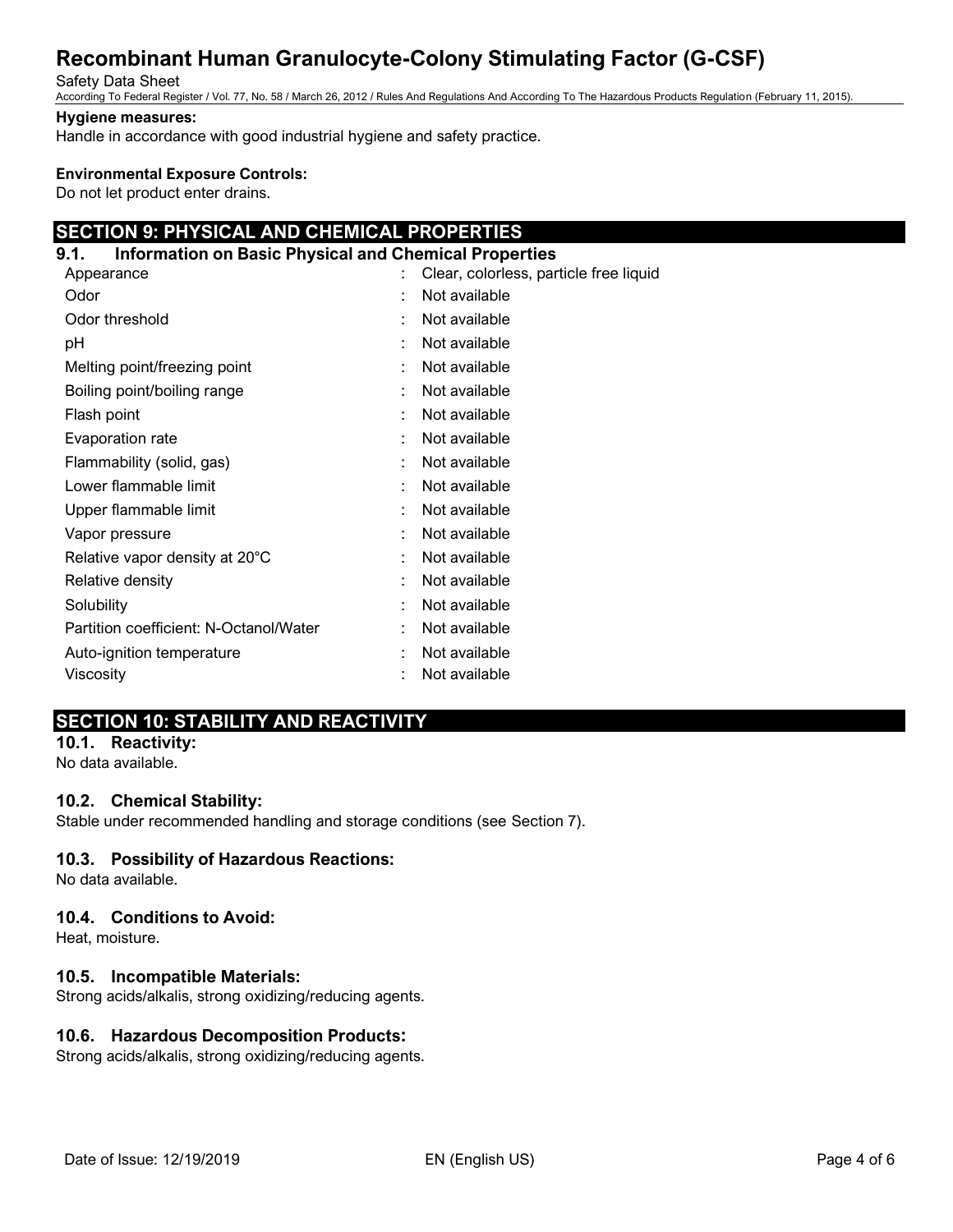Safety Data Sheet

According To Federal Register / Vol. 77, No. 58 / March 26, 2012 / Rules And Regulations And According To The Hazardous Products Regulation (February 11, 2015).

# **SECTION 11: TOXICOLOGICAL INFORMATION**

# **11.1. Information on Toxicological Effects**

There is no data available indicating acute toxicity.

| <b>Inhalation Exposure</b>                           | Not classified |
|------------------------------------------------------|----------------|
| <b>Ingestion Exposure</b>                            | Not classified |
| Skin Exposure                                        | Not classified |
| Eye Exposure                                         | Not classified |
| <b>Germ Cell Mutagenicity</b>                        | Not classified |
| Carcinogenicity                                      | Not classified |
| <b>Reproductive Toxicity</b>                         | Not classified |
| Specific Target Organ Toxicity (Single Exposure)     | Not classified |
| Specific Target Organ Toxicity (Repeated Exposure) : | Not classified |
| <b>Aspiration Hazard</b>                             | Not classified |

# **SECTION 12: ECOLOGICAL INFORMATION**

# **12.1. Ecotoxicity**

No data available.

# **12.2. Persistence and Degradability**

No data available.

# **12.3. Bioaccumulative Potential**

No data available.

# **12.4. Mobility in Soil**

No data available.

# **12.5. Other Adverse Effects**

No data available.

# **SECTION 13: DISPOSAL CONSIDERATIONS**

# **13.1. Waste treatment methods**

Treatment of waste per local authority regulations. Empty containers may retain product residues. Avoid disposal of material into untreated sewers. Disposal of this product, solutions and any by-products should at all times comply with the requirements of environmental protection and waste disposal legislation and any regional, national and local authority requirements.

# **SECTION 14: TRANSPORT INFORMATION**

The shipping description(s) stated herein were prepared in accordance with certain assumptions at the time the SDS was authored and can vary based on a number of variables that may or may not have been known at the time the SDS was issued.

| UN number                    | : No data available |
|------------------------------|---------------------|
| UN proper shipping name      | : No data available |
| Transport hazard class       | : No data available |
| Packing group                | : No data available |
| <b>Environment Hazards</b>   | : No data available |
| Special precautions for user | : No data available |
| Transport in bulk            | : No data available |
|                              |                     |